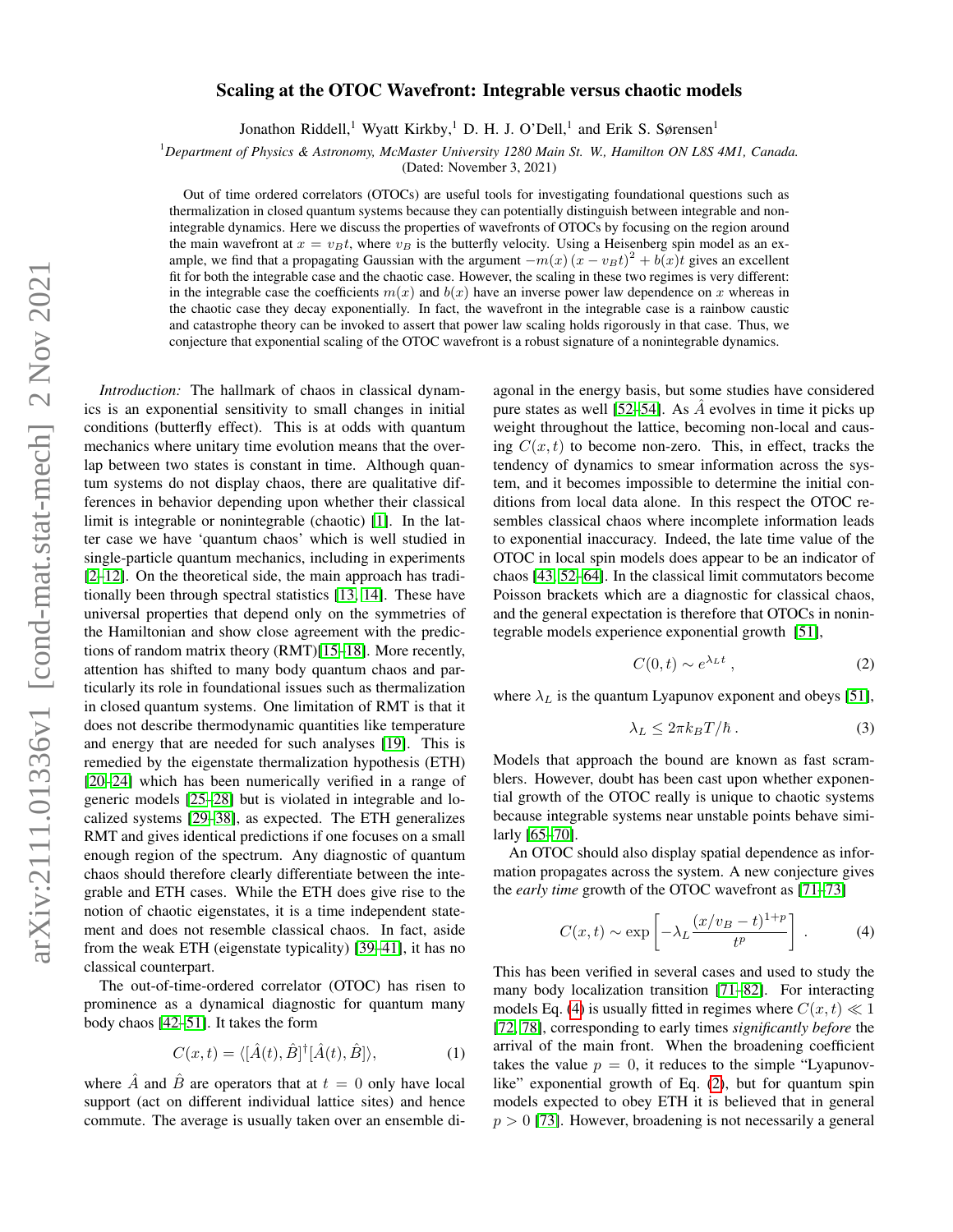indicator of how close one is to a chaotic model in the sense of ETH [\[83,](#page-5-14) [84\]](#page-5-15), and puzzles remain concerning the value of  $p$  in this early growth regime. For example, in two dimensions the values of  $p$  coincide in chaotic and integrable models, so the broadening coefficient is inadequate for distinguishing them [\[73\]](#page-5-10), while some studies [\[71,](#page-5-9) [73,](#page-5-10) [85–](#page-5-16)[88\]](#page-6-0) differ on whether the distinction between values of  $p$  even exists in either regime.

The aim of this Letter is to show that the main wavefront (region around  $x = v_B t$  which is the edge of the OTOC "light") cone") carries information on integrability. While there can be signatures of chaos in OTOCs at late times, including longtime oscillations [\[73,](#page-5-10) [84,](#page-5-15) [89](#page-6-1)[–91\]](#page-6-2), it is preferable to examine the main front rather than the signal either at early times (exponentially small) or late times (more contamination from the environment or numerical errors). Recent numerical work in free models has shown that the OTOC in this region is wellfitted by a propagating Gaussian of the form [\[53,](#page-5-17) [92\]](#page-6-3),

<span id="page-1-0"></span>
$$
C_G(x,t) \sim e^{-m(x)(x-v_B t)^2 + b(x)t},
$$
 (5)

where  $m(x)$  and  $b(x)$  are well behaved functions of x. A Gaussian also occurs in random circuit models [\[83\]](#page-5-14) and wavefront results suggest it would also be found in the critical Ising model [\[59\]](#page-5-18). Here we will employ rigorous arguments from catastrophe theory to show that in many models that can be mapped to free fermions the wavefront takes on a universal Airy function form that can be locally described by Eq. [\(5\)](#page-1-0). This allows us to extract the scaling of  $m(x)$ ,  $b(x)$  analytically, verifying the findings of [\[53,](#page-5-17) [92\]](#page-6-3). For the chaotic case, we numerically verify the Gaussian wave form of Eq. [\(5\)](#page-1-0) and show that the scaling of  $m(x)$ ,  $b(x)$  is very different from the free model. In locally interacting models the Gaussian wave form Eq. [\(5\)](#page-1-0) therefore carries signatures of whether the model is free or ETH-obeying.

*Model:* We consider a Heisenberg spin Hamiltonian with nearest and next nearest interactions:

$$
\hat{H} = \sum_{j=1}^{L-1} J_1 \left( \hat{S}_j^+ S_{j+1}^- + \text{h.c} \right) + \Delta \hat{S}_j^Z \hat{S}_{j+1}^Z + \sum_{j=1}^{L-2} J_2 \left( \hat{S}_j^+ S_{j+2}^- + \text{h.c} \right) + \gamma \hat{S}_j^Z \hat{S}_{j+2}^Z , \tag{6}
$$

and open boundary conditions. This model has both free and non-integrable regimes. In particular, we consider two choices of the coefficient vector  $\vec{c} = (J_1, \Delta, J_2, \gamma)$ . The first one,  $\vec{c}_f = (-1, 0, 0, 0)$  is the XX chain and is free while the second,  $\vec{c}_{\text{ETH}} = (-0.5, 1, -0.2, 0.5)$  has all parameters non-zero which has been verified to obey the ETH with periodic boundary conditions [\[25\]](#page-4-10). In the supplementary materials (SM) [\[93\]](#page-6-4) we demonstrate that an alternative choice of parameters for  $\vec{c}_{\text{ETH}}$  leads to the same basic results. Suitable operators for  $\hat{A}(t)$  and  $\hat{B}$  must be chosen for the OTOC in Eq. [\(1\)](#page-0-2). In the ETH regime we use spin operators  $\hat{A}(t) = \sigma_1^Z$ , and  $\hat{B} = \sigma_m^Z$ , where  $x$  is the distance between sites 1 and  $m$ , and the average  $\langle \ldots \rangle$  is taken over the thermal ensemble restricted to

eigenstates with zero magnetization,  $m_z = \sum_{j=1}^{L} \langle \hat{S}_j^Z \rangle = 0$ . In the integrable case we perform a Jordan-Wigner transformation from spins to fermions and for simplicity the OTOC we use in this case is

<span id="page-1-1"></span>
$$
C(x,t) = |a_{m,n}(t)|^2
$$
 (7)

where  $a_{m,n}(t) = \{\hat{f}_m^{\dagger}(t), \hat{f}_n\}$ . Here,  $\hat{f}_m$  is the annihilation operator for a fermion on site  $m$ . Note that if instead of Eq. [\(7\)](#page-1-1) we use Eq. [\(1\)](#page-0-2) with operators  $\sigma_m^z$ , then in the case of a pure Gaussian state or a thermal ensemble the dominant dynamical term is in fact  $|a_{m,n}(t)|^2$ , see Refs. [\[53,](#page-5-17) [92\]](#page-6-3) for further details.

*Airy light cones in free systems:* In 1972 Lieb and Robinson [\[94\]](#page-6-5) showed that quantum correlations in spin systems propagate at finite speeds and spread out in a light cone-like fashion. Pioneering experiments with ultracold atoms and trapped ions [\[95–](#page-6-6)[100\]](#page-6-7), where a sudden quench leads to a nonequilibrium state, have confirmed this behavior. In particular, the wavefront for interacting bosonic atoms in an optical lattice was measured to have an Airy function profile [\[95\]](#page-6-6) in qualitative agreement with theoretical calculations which can be done analytically in certain limits [\[101\]](#page-6-8). The associated problem of domain wall propagation [\[102](#page-6-9)[–109\]](#page-6-10) also yields Airy functions or related kernels for the wavefront. The Airy function shape implies a dynamical scaling behavior, such as a  $t^{1/3}$ broadening of the magnetization domain wall in an XX chain [\[102\]](#page-6-9). This body of results has led to the notion of an *Airy universality class* for free systems [\[110](#page-6-11)[–112\]](#page-6-12).

A more general understanding of light cones can be gained by realizing that they are caustics [\[113\]](#page-6-13). These are singularities of the ray description of a wave, where in the present case the rays are trajectories of quasiparticles excited by the quench. Caustics are regions where rays coalesce, leading to a diverging probability density in the classical limit. Significantly, only certain morphologies of caustic are structurally stable and hence occur generically in nature; these form a hierarchy described by catastrophe theory where each catastrophe forms an equivalence class with its own scaling properties similar to universality classes for phase transitions [\[114,](#page-6-14) [115\]](#page-6-15). The simplest catastrophe is the fold which occurs where rays coalesce in pairs and an everyday example of this is the rainbow, and another is a ship's wake [\[116,](#page-6-16) [117\]](#page-6-17).

In the wave theory each caustic is dressed by a characteristic wavefunction, and in the case of the fold it is the Airy function [\[118\]](#page-6-18). To see how this works, consider the case where the quench excites a Bogoliubov fermion on the site at  $x = 0$ , say. The resulting wavefunction is

$$
\Psi(x,t) = \langle x_b | e^{-i\hat{H}t} \hat{b}_{x=0}^{\dagger} | 0_b \rangle = \langle x_b | \sum_k e^{-i\epsilon(k)t} | k \rangle
$$

$$
\approx \frac{\sqrt{a}}{2\pi} \int_{-\frac{\pi}{a}}^{\frac{\pi}{a}} dk \ e^{i[kx-\epsilon(k)t]} \tag{8}
$$

where a is the lattice constant. The operators  $\hat{b}_x$  are the linear combinations of  $\hat{f}_m$  and  $\hat{f}_m^{\dagger}$  that diagonalize the Hamiltonian via a Bogoliubov transformation and  $\epsilon(k)$  is the Bogoliubov dispersion relation [for the XX chain  $\epsilon(k) = J_1 \cos ka$ ].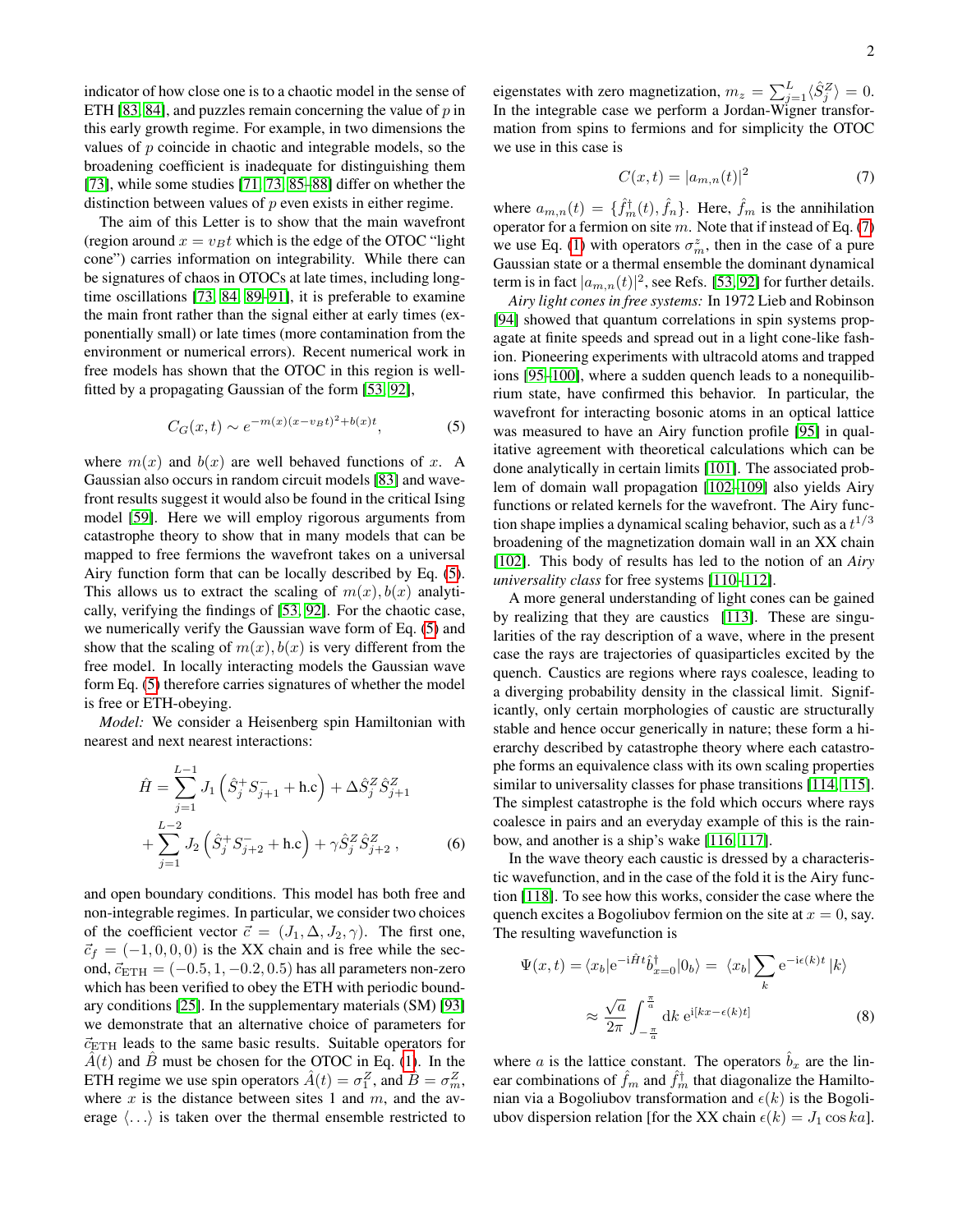

<span id="page-2-1"></span>Figure 1. Wavefronts of  $C(x, t)$ . (a) The integrable case,  $\vec{c}_f$ . Here  $x = 10$ . Exact numerical results (solid red) along with a fit to the Gaussian form Eq. [\(5\)](#page-1-0) (green), and the Airy result from Eq. [\(9\)](#page-2-0) (blue). The expected  $t^{-1}$  decay in the amplitude is also shown (black). (b) ETH case,  $\vec{c}_{\text{ETH}}$ , at different positions x. Solid lines indicate the OTOC data, and dashed lines are fits to Eq. [\(5\)](#page-1-0) centered at  $x = v_B t$ .

Defining  $\Phi(k, x, t) = kx - \epsilon(k)t$ , a caustic occurs at quasimomentum  $k_c$ , where two conditions are satisfied [\[118\]](#page-6-18):  $(\partial \Phi / \partial k)_{k_c} = 0$  and  $(\partial^2 \Phi / \partial k^2)_{k_c} = 0$ . The first condition is Fermat's principle that gives classical rays as saddles of the action  $k\dot{x} - \epsilon(k)$  and the second defines the caustic as the place where saddles coalesce. These conditions correspond exactly to the Lieb-Robinson (LR) bound for a light cone as being determined by the maximum value of the group velocity  $d\epsilon/dk$ of the fermions [\[113,](#page-6-13) [119,](#page-6-19) [120\]](#page-6-20),  $v_{LR} = \max_k |d\epsilon/dk|$ .

The fact that light cones are caustics allows a number of powerful results from catastrophe theory to be applied: *i*) The only structurally stable catastrophes in two dimensions (the space-time formed by  $x$  and  $t$ ) are fold lines that meet at cusp points, as anyone who has ironed a shirt knows. For a light cone the only place a cusp could occur is at the origin where the two edges meet. However, in the present case of the XX model the dispersion relation is so simple that only two rays can coalesce and no cusp occurs, just two pure fold lines that meet at  $x = t = 0$ . This result is special and

if a symmetry breaking term is added the two folds will instead generically meet at a cusp (coalescence of three rays) and the back-to-back Airy functions are locally replaced by a Pearcey function [\[113\]](#page-6-13); *ii*) The defining feature of a fold catastrophe is that the phase  $\Phi(k, x, t)$  is cubic in k. This is why the Airy function is the universal wavefunction at a fold because  $\text{Ai}(z) = (1/2\pi) \int_{-\infty}^{\infty} ds \, \exp[i(zs + s^3/3)]; \, iii)$  There exists a diffeomorphism from the physical variables  $(k, x, t)$ to the canonical Airy cubic form  $(s, z)$ . Therefore, a Taylor expansion truncated at precisely third order about the caustic gives the exact semiclassical description in the neighborhood of that point. Performing the transformation of variables,  $s^3 = 2(k - k_c)^3 / [t \partial_k^3 \epsilon(k_c)]$  gives [\[71,](#page-5-9) [73,](#page-5-10) [93\]](#page-6-4)

$$
\Psi_{\mathrm{Ai}}(x,t) \sim \sqrt{a} \left( \frac{-2}{\partial_k^3 \epsilon(k_c)t} \right)^{1/3} e^{i\Phi(k_c,x,t)} \mathrm{Ai}(z) ,\qquad (9)
$$

<span id="page-2-0"></span>where 
$$
z = (x - v_B t) |t \partial_k^3 \epsilon(k_c)/2|^{-1/3}
$$
. (10)

In Fig. [1\(](#page-2-1)a), we plot  $|\Psi_{\text{Ai}}(x,t)|^2$  alongside the numerical result at the point  $x = 10$ , with the caustic  $(z = 0)$  marked by the vertical dotted line. The Airy wavefunction gradually goes out of phase at longer times because the Taylor expansion was made at a single point, but the range could be extended via a uniform mapping [\[121\]](#page-6-21). From the asymptotics of the Airy function as  $z \to -\infty$  it follows that the amplitude of the OTOC wavefront decays as  $|z|^{3/2}/(x-vt)^2 \sim 1/t$  (in agreement with Refs. [\[59,](#page-5-18) [60\]](#page-5-19)), and the fringe spacing becomes *constant*. In this way one also finds that the amplitude along the wavefront  $x/t = v_B$  decays as  $x^{-2/3}$  [\[93\]](#page-6-4). Furthermore, Eq. [\(9\)](#page-2-0) also correctly predicts the early time growth. Keeping just the first term of the  $z \to \infty$  asymptotic series for the Airy function [\[93\]](#page-6-4) gives the universal  $p = 1/2$  form of the OTOC in Eq. [\(4\)](#page-0-0) [\[71–](#page-5-9)[73\]](#page-5-10).

While an Airy function has been derived for OTOCs before [\[71,](#page-5-9) [73,](#page-5-10) [112\]](#page-6-12), the point we emphasize here is that catastrophe theory guarantees that this result is rigorously true and robust to perturbations. Hence, deviations from it imply some qualitative change to the dynamics. One possibility is the presence of a symmetry breaking term which gives one of the higher catastrophes [\[113\]](#page-6-13) (such as a cusp in the XY model which has a double cone). Another possibility is nonintegrable dynamics, and it is to that case we now turn.

*Profile of the wavefront in the ETH case:* In Fig. [1\(](#page-2-1)b) we plot the exact results for the OTOC for  $\vec{c}_{\text{ETH}}$ . Fringes are partially visible at smaller  $x$  but the Airy nodes have disappeared. Although structural stability implies that catastrophes are stable against weak chaos,  $\vec{c}_{\text{ETH}}$  corresponds to strong chaos which disrupts the rays and their interference significantly. At  $x = 3$  the wavefront has quite a sharp slope, indicating that the process of scrambling (the increase in non-locality of the observable) is still in full swing. By  $x = 8$ , the slope of the OTOC at the wavefront has significantly decreased. The Gaussian waveform of Eq. [\(5\)](#page-1-0) provides an excellent local fit to the wavefront in both the integrable [\[53,](#page-5-17) [92\]](#page-6-3) and chaotic regimes, as seen from the dashed curves in Fig. [1\(](#page-2-1)a) and [1\(](#page-2-1)b), respectively. The fit is performed over the range  $t = \frac{x}{v_B} \pm \Delta$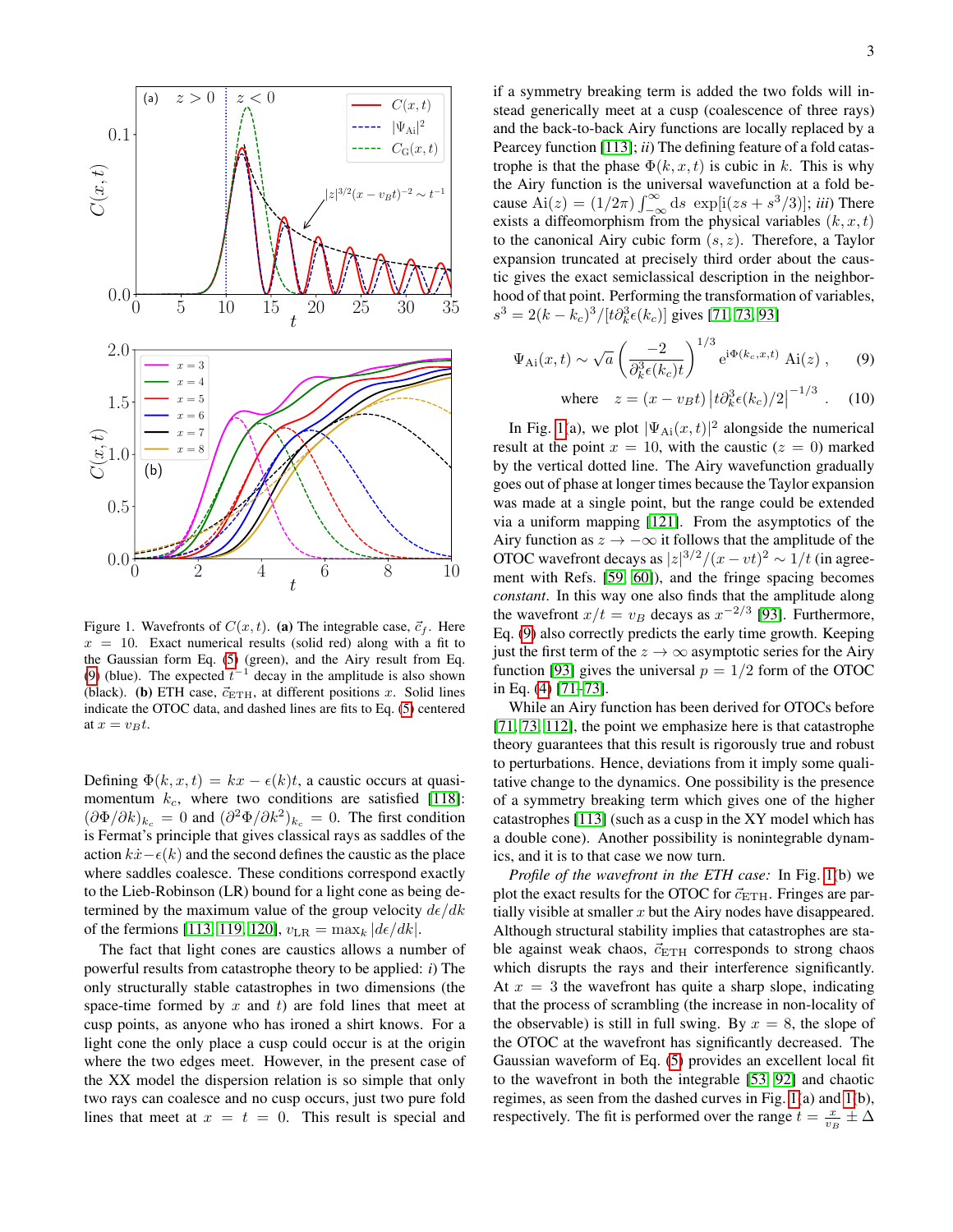where  $\Delta \approx 0.5$  gives a reasonably large window to describe the shape of  $C(x, t)$ . Within the fitting window, for a fixed x, the parameters  $m(x)$  and  $b(x)$  in Eq. [\(5\)](#page-1-0) can be determined with very high precision with errors on each term of the order of  $10^{-7}$  to  $10^{-9}$ . A crucial ingredient to identify the parameters in the ETH case is to first determine the butterfly velocity  $v_B$ , which can be done using velocity-dependent Lyapunov exponents [\[73,](#page-5-10) [122\]](#page-6-22), as demonstrated in the SM [\[93\]](#page-6-4). We find that the velocity for the ETH model characterized by  $\vec{c}_{\text{ETH}}$  is roughly  $v_B \approx 1.28$  (in contrast to  $v_B = 1$  for  $\vec{c}_f$ ). Although the integrable and ETH wavefronts both display flattening, the scaling properties of  $m(x)$  and  $b(x)$  are fundamentally different in the two regimes as we now show.

*Scaling in Free Models:* By expanding the Airy wavefunc-tion given in Eq. [\(9\)](#page-2-0) about the caustic at  $z = 0$  we obtain

<span id="page-3-0"></span>
$$
m(x) = \frac{c_m}{x^{\frac{2}{3}}}, \ b(x) = \frac{c_b}{x^{\frac{1}{3}}}, \tag{11}
$$

where  $c_m$  and  $c_b$  are constants that depend explicitly on the dispersion relation (see the SM [\[93\]](#page-6-4) for details). Due to the universality of the Airy wavefunction, this scaling is expected to hold for many models which can be written in terms of freely propagating quasiparticles. Furthermore, corrections beyond quadratic order in  $x - v_B t$  can be obtained. However, the cubic term in the exponent falls off rapidly (at least as  $x^{-1}$ ), and so it is reasonable, even at moderate distances, to keep only the Gaussian approximation. We have numerically verified Eq. [\(11\)](#page-3-0) and the results are shown in Fig. [2\(](#page-3-1)a). Fitting the scaling of each parameter for distances  $0 < x \le 650$  we find,

<span id="page-3-2"></span>
$$
m(x) \propto \frac{1}{x^{a_m}}, \ b(x) \propto \frac{1}{x^{a_b}}, \qquad (12)
$$

with  $a_m = 0.68857 \pm 0.00008$ , and  $a_b = 0.33043 \pm 0.00002$ , indicating good agreement with the expected values. We also note that because  $m(x) \propto b(x)^2$ ,  $m(x)$  falls off significantly quicker than  $b(x)$ . This may point to an intermediate regime in x where the OTOC is well described by  $C(x,t) \sim e^{b(x)t}$ .

*Scaling in ETH regime:* In Fig. [2\(](#page-3-1)b) we show a plot of the data for the  $\vec{c}_{\text{ETH}}$  case. A linear trend emerges, implying that the spatial dependence on  $m(x)$  and  $b(x)$  in the ETH regime exhibits exponential rather than power-law decay,

$$
b(x) \sim e^{-cx}, \quad m(x) \sim e^{-wx}, \tag{13}
$$

where  $c, w > 0$  are constants. We find that  $c = 0.38 \pm 0.02$ and  $w = 0.66 \pm 0.05$ . Like the free case,  $m(x) \propto b(x)^2$ , however, as shown in the SM [\[93\]](#page-6-4), this is not generally the case.

The exponentially decaying behavior of  $m(x)$  and  $b(x)$  is clearly distinct from the free fermion case. This indicates that the Gaussian waveform can distinguish ETH-obeying from free dynamics. In both Figs. [2\(](#page-3-1)a) and (b)  $m(x)$ ,  $b(x)$  decay by upwards of two orders of magnitude as a function of position, however the exponential decay in the ETH regime ensures that this occurs over a short distance of  $x \approx 10$  while in the free



<span id="page-3-1"></span>Figure 2. Log-linear plots for the Gaussian parameters  $m(x)$  (red) and  $b(x)$  [blue]. (a) The free Hamiltonian,  $\vec{c}_f$ . Dashed lines are fits to Eq. [12.](#page-3-2) Inset is a log-log plot of the same data. (b) The ETH Hamiltonian,  $\vec{c}_{\text{ETH}}$ , using the same data as in Fig. [1\(](#page-2-1)b) indicating exponential decay of  $m(x)$ ,  $b(x)$ .

model it takes a distance of  $x \approx 600$ . Thus, the general flattening of the OTOC at the wavefront (see e.g. Fig. [1\)](#page-2-1) occurs *much* faster in thermalizing models.

*Conclusions:* Close to the wavefront, integrable and ETH models can be distinguished by the difference in scaling of the parameters  $m(x)$ ,  $b(x)$  in Eq. [\(5\)](#page-1-0). The ability of modern experiments to measure quantum light cone profiles [\[95–](#page-6-6) [100\]](#page-6-7) and OTOCs [\[123](#page-6-23)[–128\]](#page-6-24) holds out the possibility that this prediction can be tested in the laboratory. A remaining open question concerns the transition from integrable to ETH dynamics [\[129–](#page-6-25)[131\]](#page-7-0) and the degree to which structural stability protects the Airy wavefront. A resolution of this question would constitute a quantum version of the celebrated KAM theorem [\[132\]](#page-7-1).

This research was supported by NSERC. Computations were performed in part by support provided by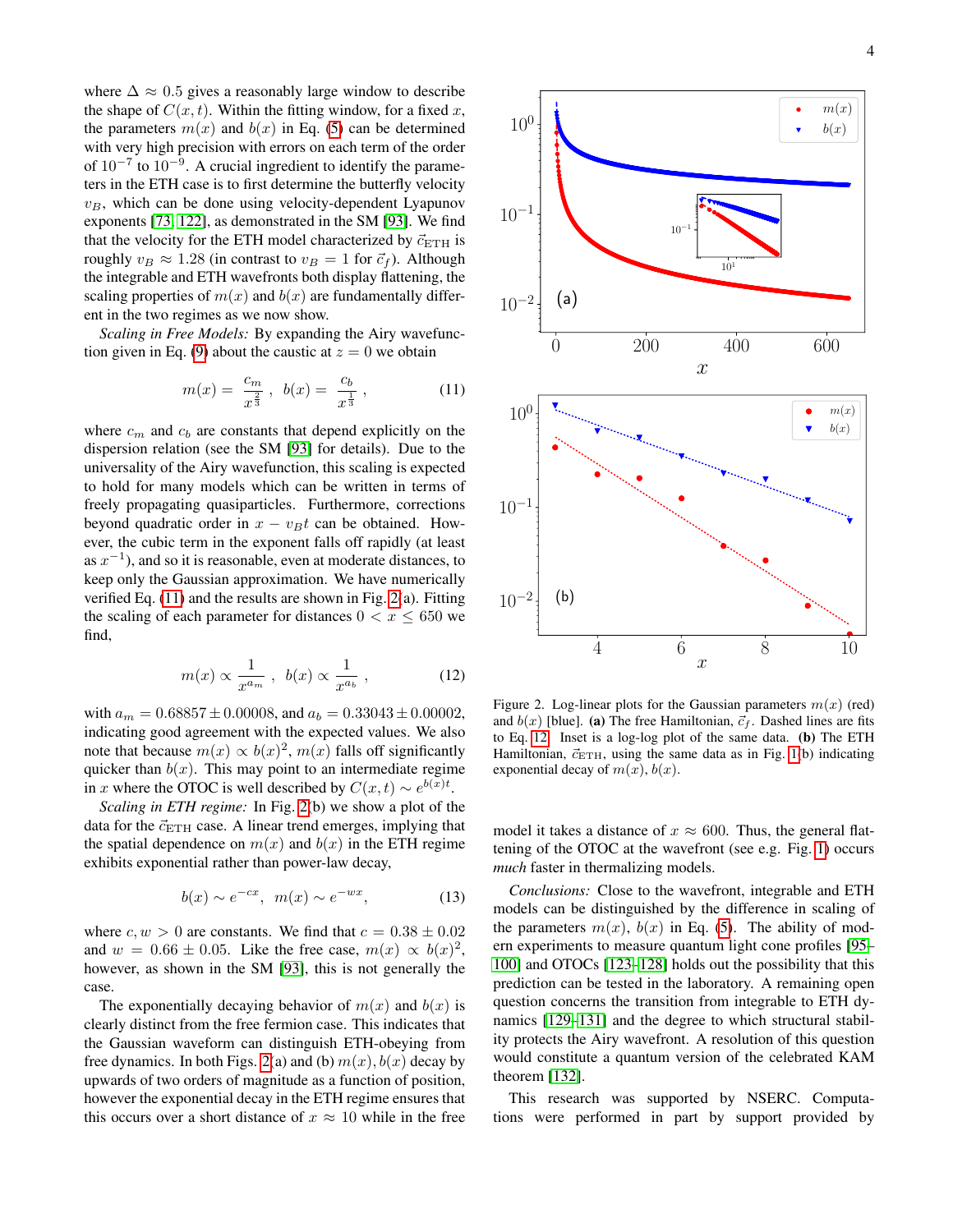SHARCNET (www.sharcnet.ca) and Compute/Calcul Canada (www.computecanada.ca).

- <span id="page-4-0"></span>[1] M. V. Berry, Quantum chaology (The Bakerian Lecture), Proc. R. Soc. A 413, 183 (1987).
- <span id="page-4-1"></span>[2] R. A. Jalabert, H. U. Baranger, and A. D. Stone, Conductance fluctuations in the ballistic regime: A probe of quantum chaos?, Phys. Rev. Lett. 65, 2442 (1990).
- [3] C. M. Marcus, A. J. Rimberg, R. M. Westervelt, P. F. Hopkins, and A. C. Gossard, Conductance fluctuations and chaotic scattering in ballistic microstructures, Phys. Rev. Lett. 69, 506 (1992).
- [4] V. Milner, J. L. Hanssen, W. C. Campbell, and M. G. Raizen, Optical billiards for atoms, Phys. Rev. Lett. 86, 1514 (2001).
- [5] N. Friedman, A. Kaplan, D. Carasso, and N. Davidson, Observation of chaotic and regular dynamics in atom-optics billiards, Phys. Rev. Lett. 86, 1518 (2001).
- [6] H. J. Stockmann and J. Stein, "Quantum" chaos in billiards studied by microwave absorption, Phys. Rev. Lett. 64, 2215 (1990).
- [7] S. Sridhar, Experimental observation of scarred eigenfunctions of chaotic microwave cavities, Phys. Rev. Lett. 67, 785 (1991).
- [8] F. L. Moore, J. C. Robinson, C. Bharucha, P. E. Williams, and M. G. Raizen, Observation of dynamical localization in atomic momentum transfer: A new testing ground for quantum chaos, Phys. Rev. Lett. 73, 2974 (1994).
- [9] D. A. Steck, W. H. Oskay, and M. G. Raizen, Observation of chaos-assisted tunneling between islands of stability, Science 293, 274 (2001).
- [10] W. K. Hensinger, H. Häffner, A. Browaeys, N. R. Heckenberg, K. Helmerson, C. McKenzie, G. J. Milburn, W. D. Phillips, S. L. Rolston, H. Rubinsztein-Dunlop, and B. Upcroft, Dynamical tunnelling of ultracold atoms, Nature 412, 52 (2001).
- [11] S. Chaudhury, A. Smith, B. E. Anderson, S. Ghose, and P. S. Jessen, Quantum signatures of chaos in a kicked top, Nature 461, 768 (2009).
- <span id="page-4-2"></span>[12] Y. S. Weinstein, S. Lloyd, J. Emerson, and D. G. Cory, Experimental implementation of the quantum baker's map, Phys. Rev. Lett. 89, 157902 (2002).
- <span id="page-4-3"></span>[13] M. C. Gutzwiller, Periodic orbits and classical quantization conditions, J. Math. Phys. 12, 343 (1971).
- <span id="page-4-4"></span>[14] M. V. Berry and M. Tabor, Closed orbits and the regular bound spectrum, Proc. R. Soc. A 349, 101 (1976).
- <span id="page-4-5"></span>[15] E. P. Wigner, On the statistical distribution of the widths and spacings of nuclear resonance levels, Proc. Cambridge Philos. Soc. 47, 790 (1951).
- [16] C. E. Porter, *Statistical theories of spectra: fluctuations* (Academic Press, New York, 1965).
- [17] M. V. Berry and M. Tabor, Level clustering in the regular spectrum, Proc. R. Soc. A 356, 375 (1977).
- <span id="page-4-6"></span>[18] O. Bohigas, M. J. Giannoni, and C. Schmit, Characterization of chaotic quantum spectra and universality of level fluctuation laws, [Phys. Rev. Lett.](https://doi.org/10.1103/PhysRevLett.52.1) 52, 1 (1984).
- <span id="page-4-7"></span>[19] L. D'Alessio, Y. Kafri, A. Polkovnikov, and M. Rigol, From quantum chaos and eigenstate thermalization to statistical mechanics and thermodynamics, [Advances in Physics](https://doi.org/10.1080/00018732.2016.1198134) 65, 239 [\(2016\),](https://doi.org/10.1080/00018732.2016.1198134) [https://doi.org/10.1080/00018732.2016.1198134.](https://arxiv.org/abs/https://doi.org/10.1080/00018732.2016.1198134)
- <span id="page-4-8"></span>[20] J. M. Deutsch, Quantum statistical mechanics in a closed system, Phys. Rev. A 43[, 2046 \(1991\).](https://doi.org/10.1103/PhysRevA.43.2046)
- [21] M. Srednicki, Chaos and quantum thermalization, [Phys. Rev.](https://doi.org/10.1103/PhysRevE.50.888) E 50[, 888 \(1994\).](https://doi.org/10.1103/PhysRevE.50.888)
- [22] M. Srednicki, The approach to thermal equilibrium in quantized chaotic systems, [Journal of Physics A: Mathematical and](https://doi.org/10.1088/0305-4470/32/7/007) General 32[, 1163 \(1999\).](https://doi.org/10.1088/0305-4470/32/7/007)
- [23] M. Rigol, V. Dunjko, and M. Olshanii, Thermalization and its mechanism for generic isolated quantum systems, [Nature](https://doi.org/10.1038/nature06838) 452, [854 \(2008\).](https://doi.org/10.1038/nature06838)
- <span id="page-4-9"></span>[24] G. De Palma, A. Serafini, V. Giovannetti, and M. Cramer, Necessity of eigenstate thermalization, [Phys. Rev. Lett.](https://doi.org/10.1103/PhysRevLett.115.220401) 115, [220401 \(2015\).](https://doi.org/10.1103/PhysRevLett.115.220401)
- <span id="page-4-10"></span>[25] T. LeBlond, K. Mallayya, L. Vidmar, and M. Rigol, Entanglement and matrix elements of observables in interacting integrable systems, Phys. Rev. E 100[, 062134 \(2019\).](https://doi.org/10.1103/PhysRevE.100.062134)
- [26] H. Kim, T. N. Ikeda, and D. A. Huse, Testing whether all eigenstates obey the eigenstate thermalization hypothesis, Phys. Rev. E 90[, 052105 \(2014\).](https://doi.org/10.1103/PhysRevE.90.052105)
- [27] R. Mondaini, K. R. Fratus, M. Srednicki, and M. Rigol, Eigenstate thermalization in the two-dimensional transverse field ising model, Phys. Rev. E 93[, 032104 \(2016\).](https://doi.org/10.1103/PhysRevE.93.032104)
- <span id="page-4-11"></span>[28] K. Kaneko, E. Iyoda, and T. Sagawa, Work extraction from a single energy eigenstate, Phys. Rev. E 99[, 032128 \(2019\).](https://doi.org/10.1103/PhysRevE.99.032128)
- <span id="page-4-12"></span>[29] G. Biroli, C. Kollath, and A. M. Läuchli, Effect of rare fluctuations on the thermalization of isolated quantum systems, [Phys.](https://doi.org/10.1103/PhysRevLett.105.250401) Rev. Lett. 105[, 250401 \(2010\).](https://doi.org/10.1103/PhysRevLett.105.250401)
- [30] H.-H. Lai and K. Yang, Entanglement entropy scaling laws and eigenstate typicality in free fermion systems, [Phys. Rev.](https://doi.org/10.1103/PhysRevB.91.081110) B 91[, 081110\(R\) \(2015\).](https://doi.org/10.1103/PhysRevB.91.081110)
- [31] J. Riddell and M. P. Müller, Generalized eigenstate typicality in translation-invariant quasifree fermionic models, [Phys. Rev.](https://doi.org/10.1103/PhysRevB.97.035129) B 97[, 035129 \(2018\).](https://doi.org/10.1103/PhysRevB.97.035129)
- [32] P. Ribeiro, M. Haque, and A. Lazarides, Strongly interacting bosons in multichromatic potentials supporting mobility edges: Localization, quasi-condensation, and expansion dynamics, Phys. Rev. A 87[, 043635 \(2013\).](https://doi.org/10.1103/PhysRevA.87.043635)
- [33] L. Vidmar and M. Rigol, Generalized gibbs ensemble in integrable lattice models, [Journal of Statistical Mechanics: Theory](https://doi.org/10.1088/1742-5468/2016/06/064007) and Experiment 2016[, 064007 \(2016\).](https://doi.org/10.1088/1742-5468/2016/06/064007)
- [34] R. Nandkishore and D. A. Huse, Many-body localization and thermalization in quantum statistical mechanics, [Annual Re](https://doi.org/10.1146/annurev-conmatphys-031214-014726)[view of Condensed Matter Physics](https://doi.org/10.1146/annurev-conmatphys-031214-014726) 6, 15 (2015).
- [35] S. Iyer, V. Oganesyan, G. Refael, and D. A. Huse, Manybody localization in a quasiperiodic system, [Phys. Rev. B](https://doi.org/10.1103/PhysRevB.87.134202) 87, [134202 \(2013\).](https://doi.org/10.1103/PhysRevB.87.134202)
- [36] M. Schreiber, S. S. Hodgman, P. Bordia, H. P. Lüschen, M. H. Fischer, R. Vosk, E. Altman, U. Schneider, and I. Bloch, Observation of many-body localization of interacting fermions in a quasirandom optical lattice, Science 349, 842 (2015).
- [37] H. P. Lüschen, P. Bordia, S. S. Hodgman, M. Schreiber, S. Sarkar, A. J. Daley, M. H. Fischer, E. Altman, I. Bloch, and U. Schneider, Signatures of Many-Body Localization in a Controlled Open Quantum System, Phys. Rev. X 7, 011034 (2017).
- <span id="page-4-13"></span>[38] H. P. Lüschen, P. Bordia, S. Scherg, F. Alet, E. Altman, U. Schneider, and I. Bloch, Observation of Slow Dynamics near the Many-Body Localization Transition in One-Dimensional Quasiperiodic Systems, Physical Review Letters 119, 260401 (2017).
- <span id="page-4-14"></span>[39] T. Mori, Weak eigenstate thermalization with large deviation bound (2016), arXiv:1609.09776.
- [40] F. G. S. L. Brandão, E. Crosson, M. B. Şahinoğlu, and J. Bowen, Quantum error correcting codes in eigenstates of translation-invariant spin chains, [Phys. Rev. Lett.](https://doi.org/10.1103/PhysRevLett.123.110502) 123, 110502 [\(2019\).](https://doi.org/10.1103/PhysRevLett.123.110502)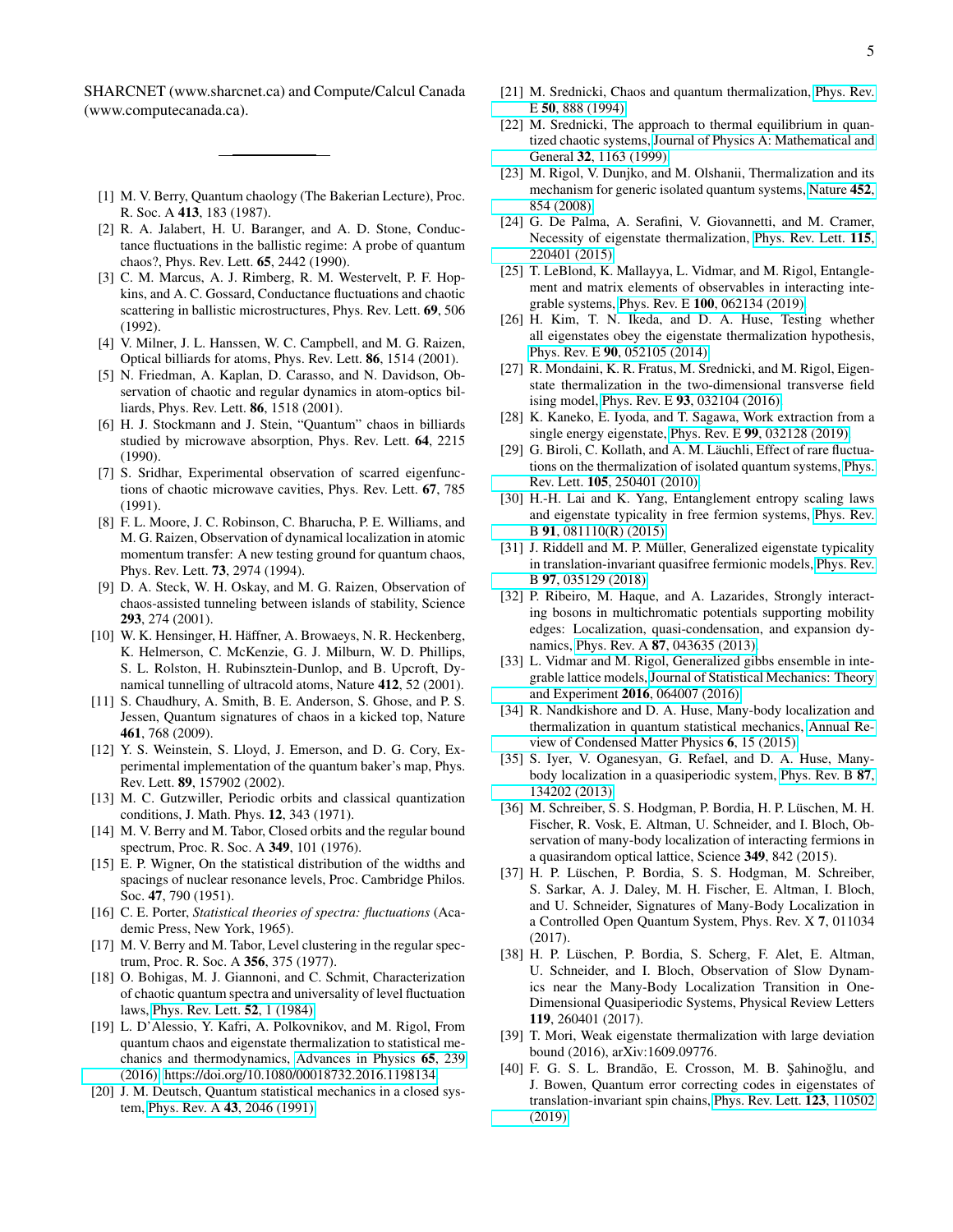- <span id="page-5-0"></span>[41] A. M. Alhambra, J. Riddell, and L. P. García-Pintos, Time evolution of correlation functions in quantum many-body systems, Phys. Rev. Lett. 124[, 110605 \(2020\).](https://doi.org/10.1103/PhysRevLett.124.110605)
- <span id="page-5-1"></span>[42] B. Yoshida, Firewalls vs. scrambling, [Journal of High Energy](https://doi.org/https://doi.org/10.1007/JHEP10(2019)132) Physics 10[, 132 \(2019\).](https://doi.org/https://doi.org/10.1007/JHEP10(2019)132)
- <span id="page-5-5"></span>[43] B. Swingle and D. Chowdhury, Slow scrambling in disordered quantum systems, Phys. Rev. B 95[, 060201\(R\) \(2017\).](https://doi.org/10.1103/PhysRevB.95.060201)
- [44] J. R. González Alonso, N. Yunger Halpern, and J. Dressel, Out-of-time-ordered-correlator quasiprobabilities robustly witness scrambling, Phys. Rev. Lett. 122[, 040404 \(2019\).](https://doi.org/10.1103/PhysRevLett.122.040404)
- [45] B. Yan, L. Cincio, and W. H. Zurek, Information scrambling and Loschmidt echo, Phys. Rev. Lett. 124[, 160603 \(2020\).](https://doi.org/10.1103/PhysRevLett.124.160603)
- [46] J. Tuziemski, Out-of-time-ordered correlation functions in open systems: A Feynman-Vernon influence functional approach, Phys. Rev. A 100[, 062106 \(2019\).](https://doi.org/10.1103/PhysRevA.100.062106)
- [47] D. Mao, D. Chowdhury, and T. Senthil, Slow scrambling and hidden integrability in a random rotor model, [Phys. Rev. B](https://doi.org/10.1103/PhysRevB.102.094306) 102[, 094306 \(2020\).](https://doi.org/10.1103/PhysRevB.102.094306)
- [48] R. J. Lewis-Swan, A. Safavi-Naini, J. J. Bollinger, and A. M. Rey, Unifying scrambling, thermalization and entanglement through measurement of fidelity out-of-time-order correlators in the dicke model, [Nature Communications](https://doi.org/10.1038/s41467-019-09436-y) 10, 1581 (2019).
- [49] S. Nakamura, E. Iyoda, T. Deguchi, and T. Sagawa, Universal scrambling in gapless quantum spin chains (2019), [arXiv:1904.09778.](https://arxiv.org/abs/arXiv:1904.09778)
- [50] R. Belyansky, P. Bienias, Y. A. Kharkov, A. V. Gorshkov, and B. Swingle, Minimal model for fast scrambling, [Phys. Rev.](https://doi.org/10.1103/PhysRevLett.125.130601) Lett. 125[, 130601 \(2020\).](https://doi.org/10.1103/PhysRevLett.125.130601)
- <span id="page-5-2"></span>[51] J. Maldacena, S. H. Shenker, and D. Stanford, A bound on chaos, Journal of High Energy Physics 2016, 106 (2016).
- <span id="page-5-3"></span>[52] J. Lee, D. Kim, and D.-H. Kim, Typical growth behavior of the out-of-time-ordered commutator in many-body localized systems, Phys. Rev. B 99[, 184202 \(2019\).](https://doi.org/10.1103/PhysRevB.99.184202)
- <span id="page-5-17"></span>[53] J. Riddell and E. S. Sørensen, Out-of-time ordered correlators and entanglement growth in the random-field XX spin chain, Phys. Rev. B 99[, 054205 \(2019\).](https://doi.org/10.1103/PhysRevB.99.054205)
- <span id="page-5-4"></span>[54] X. Chen, T. Zhou, D. A. Huse, and E. Fradkin, Out-of-timeorder correlations in many-body localized and thermal phases, [Annalen der Physik](https://doi.org/10.1002/andp.201600332) 529, 1600332 (2017).
- [55] Y. Huang, Y.-L. Zhang, and X. Chen, Out-of-time-ordered correlators in many-body localized systems, Annalen der Physik 529, 1600318 (2017).
- [56] R. Fan, P. Zhang, H. Shen, and H. Zhai, Out-of-time-order correlation for many-body localization, [Science Bulletin](https://doi.org/https://doi.org/10.1016/j.scib.2017.04.011) 62, [707 \(2017\).](https://doi.org/https://doi.org/10.1016/j.scib.2017.04.011)
- [57] Y. Chen, Universal logarithmic scrambling in many body localization (2016), arXiv:1608.02765.
- [58] R.-Q. He and Z.-Y. Lu, Characterizing many-body localization by out-of-time-ordered correlation, [Phys. Rev. B](https://doi.org/10.1103/PhysRevB.95.054201) 95, 054201 [\(2017\).](https://doi.org/10.1103/PhysRevB.95.054201)
- <span id="page-5-18"></span>[59] C.-J. Lin and O. I. Motrunich, Out-of-time-ordered correlators in a quantum ising chain, Phys. Rev. B 97[, 144304 \(2018\).](https://doi.org/10.1103/PhysRevB.97.144304)
- <span id="page-5-19"></span>[60] J. Bao and C. Zhang, Out-of-time-order correlators in onedimensional XY model (2019), arXiv:1901.09327.
- [61] D. A. Roberts and B. Yoshida, Chaos and complexity by design, [Journal of High Energy Physics](https://doi.org/10.1007/JHEP04(2017)121) 2017, 121 (2017).
- [62] Y. Huang, F. G. S. L. Brandão, and Y.-L. Zhang, Finite-size scaling of out-of-time-ordered correlators at late times, [Phys.](https://doi.org/10.1103/PhysRevLett.123.010601) Rev. Lett. 123[, 010601 \(2019\).](https://doi.org/10.1103/PhysRevLett.123.010601)
- [63] Y. Chen, Universal logarithmic scrambling in many body localization (2016), arXiv:1608.02765.
- <span id="page-5-6"></span>[64] J. K. Max McGinley, Andreas Nunnenkamp, Slow growth of entanglement and out-of-time-order correlators in integrable disordered systems (2018), arXiv:1807.06039.
- <span id="page-5-7"></span>[65] S. Pappalardi, A. Russomanno, B. B. Žunkovic, F. Iemini, A. Silva, and R. Fazio, Scrambling and entanglement spreading in long-range spin chains, Phys. Rev. B 98, 134303 (2018).
- [66] Q. Hummel, B. Geiger, J. D. Urbina, and K. Richter, Reversible quantum information spreading in many-body systems near criticality, Phys. Rev. Lett. 123, 160401 (2019).
- [67] K. Hashimoto, K.-B. Huh, K.-Y. Kim, and R. Watanabe, Exponential growth of out-of-time-order correlator without chaos: inverted harmonic oscillator, Journal of High Energy Physics 2020, 68 (2020).
- [68] S. Pilatowsky-Cameo, J. Chávez-Carlos, M. A. Bastarrachea-Magnani, P. Stránský, S. Lerma-Hernández, L. F. Santos, and J. G. Hirsch, Positive quantum Lyapunov exponents in experimental systems with a regular classical limit, Phys. Rev. E 101, 010202(R) (2020).
- [69] T. Xu, T. Scaffidi, and X. Cao, Does scrambling equal chaos?, Phys. Rev. Lett. 124, 140602 (2020).
- <span id="page-5-8"></span>[70] W. Kirkby, D. H. J. O'Dell, and J. Mumford, False signals of chaos from quantum probes, Phys. Rev. A 104, 043308 (2021).
- <span id="page-5-9"></span>[71] S. Xu and B. Swingle, Accessing scrambling using matrix product operators, Nature Physics 16[, 199–204 \(2019\).](https://doi.org/10.1038/s41567-019-0712-4)
- <span id="page-5-12"></span>[72] S. Xu and B. Swingle, Locality, quantum fluctuations, and scrambling, [Physical Review X](https://doi.org/10.1103/physrevx.9.031048) 9, 031048 (2019).
- <span id="page-5-10"></span>[73] V. Khemani, D. A. Huse, and A. Nahum, Velocity-dependent Lyapunov exponents in many-body quantum, semiclassical, and classical chaos, Phys. Rev. B 98[, 144304 \(2018\).](https://doi.org/10.1103/PhysRevB.98.144304)
- [74] A. Nahum, S. Vijay, and J. Haah, Operator spreading in random unitary circuits, Phys. Rev. X 8[, 021014 \(2018\).](https://doi.org/10.1103/PhysRevX.8.021014)
- [75] C. W. von Keyserlingk, T. Rakovszky, F. Pollmann, and S. L. Sondhi, Operator hydrodynamics, OTOCs, and entanglement growth in systems without conservation laws, [Phys. Rev. X](https://doi.org/10.1103/PhysRevX.8.021013) 8, [021013 \(2018\).](https://doi.org/10.1103/PhysRevX.8.021013)
- [76] S.-K. Jian and H. Yao, Universal properties of manybody quantum chaos at gross-neveu criticality (2018), arXiv:1805.12299.
- [77] Y. Gu, X.-L. Qi, and D. Stanford, Local criticality, diffusion and chaos in generalized sachdev-ye-kitaev models, [Journal](https://doi.org/10.1007/JHEP05(2017)125) [of High Energy Physics](https://doi.org/10.1007/JHEP05(2017)125) 2017, 125 (2017).
- <span id="page-5-13"></span>[78] S. Sahu, S. Xu, and B. Swingle, Scrambling dynamics across a thermalization-localization quantum phase transition, [Phys.](https://doi.org/10.1103/PhysRevLett.123.165902) Rev. Lett. 123[, 165902 \(2019\).](https://doi.org/10.1103/PhysRevLett.123.165902)
- [79] T. Rakovszky, F. Pollmann, and C. W. von Keyserlingk, Diffusive hydrodynamics of out-of-time-ordered correlators with charge conservation, Phys. Rev. X 8[, 031058 \(2018\).](https://doi.org/10.1103/PhysRevX.8.031058)
- [80] S. H. Shenker and D. Stanford, Black holes and the butterfly effect, [Journal of High Energy Physics](https://doi.org/10.1007/JHEP03(2014)067) 2014, 67 (2014).
- [81] A. A. Patel, D. Chowdhury, S. Sachdev, and B. Swingle, Quantum butterfly effect in weakly interacting diffusive metals, Phys. Rev. X 7[, 031047 \(2017\).](https://doi.org/10.1103/PhysRevX.7.031047)
- <span id="page-5-11"></span>[82] D. Chowdhury and B. Swingle, Onset of many-body chaos in the  $O(N)$  model, Phys. Rev. D 96[, 065005 \(2017\).](https://doi.org/10.1103/PhysRevD.96.065005)
- <span id="page-5-14"></span>[83] V. Khemani, A. Vishwanath, and D. A. Huse, Operator Spreading and the Emergence of Dissipative Hydrodynamics under Unitary Evolution with Conservation Laws, Physical Review X 8, 031057 (2018).
- <span id="page-5-15"></span>[84] N. Anand, G. Styliaris, M. Kumari, and P. Zanardi, Quantum coherence as a signature of chaos (2020), arXiv:2009.02760.
- <span id="page-5-16"></span>[85] S. Gopalakrishnan, D. A. Huse, V. Khemani, and R. Vasseur, Hydrodynamics of operator spreading and quasiparticle diffusion in interacting integrable systems, [Phys. Rev. B](https://doi.org/10.1103/physrevb.98.220303) 98, [220303\(R\) \(2018\).](https://doi.org/10.1103/physrevb.98.220303)
- [86] P. L. Doussal, S. N. Majumdar, and G. Schehr, Large deviations for the height in 1D Kardar-Parisi-Zhang growth at late times, [EPL \(Europhysics Letters\)](https://doi.org/10.1209/0295-5075/113/60004) 113, 60004 (2016).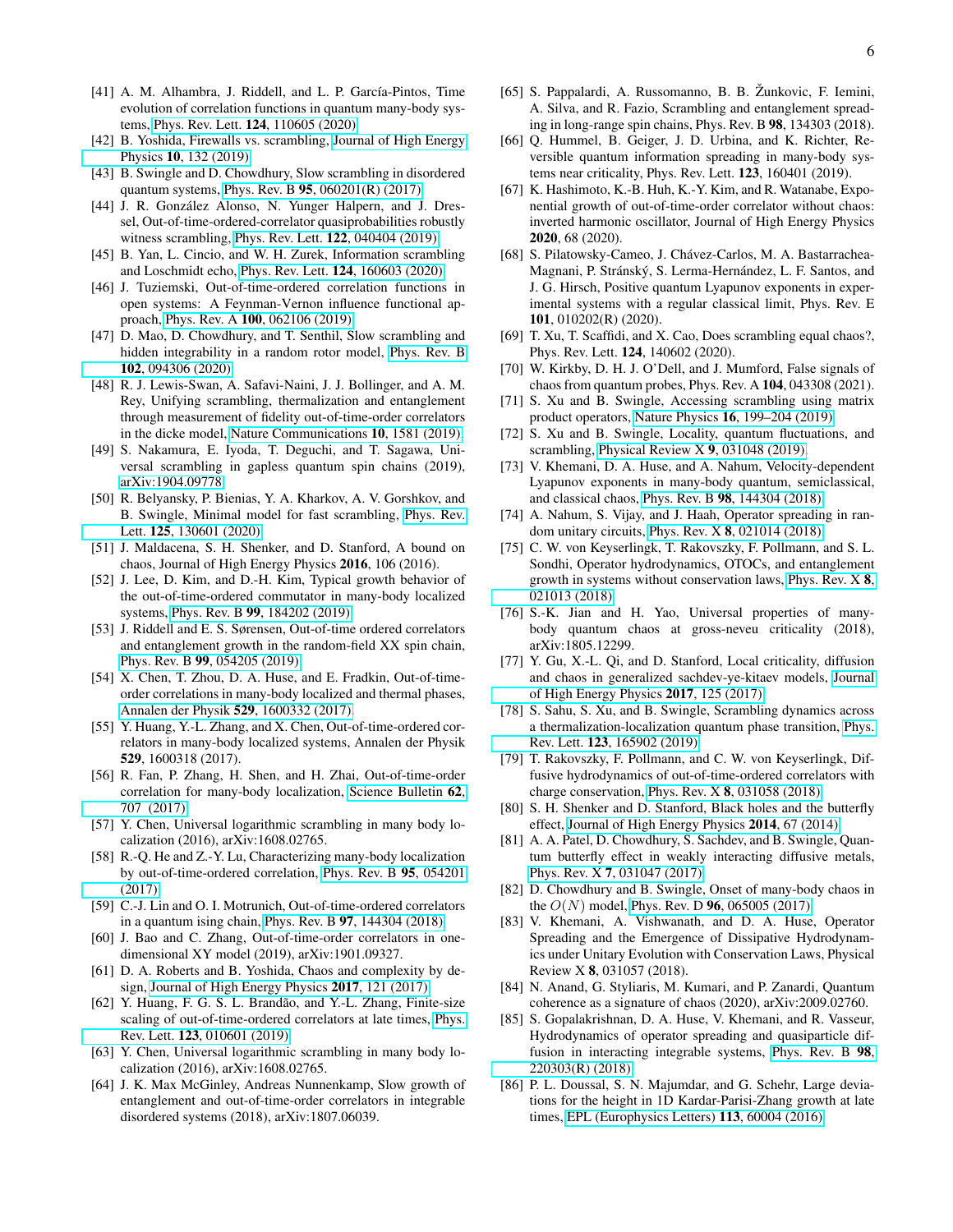- [87] C. Monthus and T. Garel, Probing the tails of the groundstate energy distribution for the directed polymer in a random medium of dimension  $d = 1, 2, 3$  via a Monte Carlo procedure in the disorder, Phys. Rev. E 74[, 051109 \(2006\).](https://doi.org/10.1103/PhysRevE.74.051109)
- <span id="page-6-0"></span>[88] I. V. Kolokolov and S. E. Korshunov, Universal and nonuniversal tails of distribution functions in the directed polymer and Kardar-Parisi-Zhang problems, [Phys. Rev. B](https://doi.org/10.1103/PhysRevB.78.024206) 78, 024206 [\(2008\).](https://doi.org/10.1103/PhysRevB.78.024206)
- <span id="page-6-1"></span>[89] E. M. Fortes, I. García-Mata, R. A. Jalabert, and D. A. Wisniacki, Gauging classical and quantum integrability through outof-time-ordered correlators, Phys. Rev. E 100[, 042201 \(2019\).](https://doi.org/10.1103/PhysRevE.100.042201)
- [90] E. M. Fortes, I. García-Mata, R. A. Jalabert, and D. A. Wisniacki, Signatures of quantum chaos transition in short spin chains, [EPL \(Europhysics Letters\)](https://doi.org/10.1209/0295-5075/130/60001) 130, 60001 (2020).
- <span id="page-6-2"></span>[91] J. Wang, G. Benenti, G. Casati, and W. ge Wang, Quantum chaos and the correspondence principle (2020), [arXiv:2010.10360.](https://arxiv.org/abs/arXiv:2010.10360)
- <span id="page-6-3"></span>[92] J. Riddell and E. S. Sørensen, Out-of-time-order correlations in the quasiperiodic Aubry-André model, [Phys. Rev. B](https://doi.org/10.1103/PhysRevB.101.024202) 101, [024202 \(2020\).](https://doi.org/10.1103/PhysRevB.101.024202)
- <span id="page-6-4"></span>[93] J. Riddell, W. Kirkby, D. H. J. O'Dell, and E. S. Sørensen, Supplementary material (2021).
- <span id="page-6-5"></span>[94] E. H. Lieb and D. W. Robinson, The finite group velocity of quantum spin systems, Commun. Math. Phys. 28, 251 (1972).
- <span id="page-6-6"></span>[95] M. Cheneau, P. Barmettler, D. Poletti, M. Endres, P. Schauß, T. Fukuhara, C. Gross, I. Bloch, C. Kollath, and S. Kuhr, Light-cone-like spreading of correlations in a quantum manybody system, Nature 481[, 484–487 \(2012\).](https://doi.org/10.1038/nature10748)
- [96] T. Fukuhara, P. Schauß, M. Endres, S. Hild, M. Cheneau, I. Bloch, and C. Gross, Microscopic observation of magnon bound states and their dynamics, Nature 502[, 76–79 \(2013\).](https://doi.org/10.1038/nature12541)
- [97] T. Langen, R. Geiger, M. Kuhnert, B. Rauer, and J. Schmiedmayer, Local emergence of thermal correlations in an isolated quantum many-body system, Nat. Phys. 9, 643 (2013).
- [98] P. Jurcevic, B. P. Lanyon, P. Hauke, C. Hempel, P. Zoller, R. Blatt, and C. F. Roos, Quasiparticle engineering and entanglement propagation in a quantum many-body system, [Nature](https://doi.org/10.1038/nature13461) 511[, 202–205 \(2014\).](https://doi.org/10.1038/nature13461)
- [99] P. M. Preiss, R. Ma, M. E. Tai, A. Lukin, M. Rispoli, P. Zupancic, Y. Lahini, R. Islam, and M. Greiner, Strongly correlated quantum walks in optical lattices, Science 347, 1229 (2015).
- <span id="page-6-7"></span>[100] Y. Takasu, T. Yagami, H. Asaka, Y. Fukushima, K. Nagao, S. Goto, I. Danshita, and Y. Takahashi, Energy redistribution and spatiotemporal evolution of correlations after a sudden quench of the Bose-Hubbard model, Sci. Adv. 6, eaba9255 (2020).
- <span id="page-6-8"></span>[101] P. Barmettler, D. Poletti, M. Cheneau, and C. Kollath, Propagation front of correlations in an interacting Bose gas, Phys. Rev. A 85, 053625 (2012).
- <span id="page-6-9"></span>[102] V. Hunyadi, Z. Rácz, and L. Sasvári, Dynamic scaling of fronts in the quantum XX chain, Phys. Rev. E 69[, 066103 \(2004\).](https://doi.org/10.1103/physreve.69.066103)
- [103] V. Eisler and Z. Rácz, Full counting statistics in a propagating quantum front and random matrix spectra, [Phys. Rev. Lett.](https://doi.org/10.1103/physrevlett.110.060602) 110[, 060602 \(2013\).](https://doi.org/10.1103/physrevlett.110.060602)
- [104] V. Eisler and F. Maislinger, Hydrodynamical phase transition for domain-wall melting in the XY chain, [Phys. Rev. B](https://doi.org/10.1103/physrevb.98.161117) 98, [161117\(R\) \(2018\).](https://doi.org/10.1103/physrevb.98.161117)
- [105] V. Eisler and F. Maislinger, Front dynamics in the XY chain after local excitations, SciPost Physics 8, [10.21468/scipost](https://doi.org/10.21468/scipostphys.8.3.037)[phys.8.3.037](https://doi.org/10.21468/scipostphys.8.3.037) (2020).
- [106] M. Kormos, Inhomogeneous quenches in the transverse field ising chain: scaling and front dynamics, SciPost Physics 3, [10.21468/scipostphys.3.3.020](https://doi.org/10.21468/scipostphys.3.3.020) (2017).
- [107] V. B. Bulchandani and C. Karrasch, Subdiffusive front scal-

ing in interacting integrable models, [Physical Review B](https://doi.org/10.1103/physrevb.99.121410) 99, [121410\(R\) \(2019\).](https://doi.org/10.1103/physrevb.99.121410)

- [108] J. Viti, J.-M. Stéphan, J. Dubail, and M. Haque, Inhomogeneous quenches in a free fermionic chain: Exact results, [EPL](https://doi.org/10.1209/0295-5075/115/40011) [\(Europhysics Letters\)](https://doi.org/10.1209/0295-5075/115/40011) 115, 40011 (2016).
- <span id="page-6-10"></span>[109] G. Perfetto and A. Gambassi, Ballistic front dynamics after joining two semi-infinite quantum Ising chains, [Physical Re](https://doi.org/10.1103/physreve.96.012138)view E 96[, 012138 \(2017\).](https://doi.org/10.1103/physreve.96.012138)
- <span id="page-6-11"></span>[110] J.-M. Stéphan, Free fermions at the edge of interacting systems, SciPost Physics 6, [10.21468/scipostphys.6.5.057](https://doi.org/10.21468/scipostphys.6.5.057) (2019).
- [111] M. Fagotti, Higher-order generalized hydrodynamics in one dimension: The noninteracting test, [Physical Review B](https://doi.org/10.1103/physrevb.96.220302) 96, [220302\(R\) \(2017\).](https://doi.org/10.1103/physrevb.96.220302)
- <span id="page-6-12"></span>[112] S. Bhanu Kiran, D. A. Huse, and M. Kulkarni, Spatiotemporal spread of perturbations in power-law models at low temperatures: Exact results for OTOC (2020), [arXiv:arXiv:2011.09320.](https://arxiv.org/abs/arXiv:2011.09320)
- <span id="page-6-13"></span>[113] W. Kirkby, J. Mumford, and D. H. J. O'Dell, Quantum caustics and the hierarchy of light cones in quenched spin chains, [Phys.](https://doi.org/10.1103/PhysRevResearch.1.033135) Rev. Research 1[, 033135 \(2019\).](https://doi.org/10.1103/PhysRevResearch.1.033135)
- <span id="page-6-14"></span>[114] R. Thom, *Structural Stability and Morphogenesis* (Benjamin, Reading MA, 1975).
- <span id="page-6-15"></span>[115] V. I. Arnol'd, Critical points of smooth functions and their normal forms, Russ. Math. Survs. 30, 1 (1975).
- <span id="page-6-16"></span>[116] L. Kelvin, Deep water ship-waves, Philos. Mag. 9, 733 (1905).
- <span id="page-6-17"></span>[117] F. Ursell, *Ship Hydrodynamics, Water Waves and Asymptotics. Collected works of F. Ursell, 1946–1992*, Vol. 2 (World Scientific, Singapore, 1994).
- <span id="page-6-18"></span>[118] M. V. Berry, Singularities in waves and rays, in *Physics of Defects (1980)*, Vol. XXXV, edited by R. Balian and et al. (North-Holland Publishing, Amsterdam, 1981).
- <span id="page-6-19"></span>[119] J.-M. Stéphan and J. Dubail, Local quantum quenches in critical one-dimensional systems: entanglement, the Loschmidt echo, and light-cone effects, J. Stat. Mech. , P08019 (2011).
- <span id="page-6-20"></span>[120] P. Calabrese, F. H. L. Essler, and M. Fagotti, Quantum quench in the transverse field Ising chain: I. time evolution of order parameter correlators, J. Stat. Mech. , P07016 (2012).
- <span id="page-6-21"></span>[121] M. V. Berry and K. E. Mount, Semiclassical approximations in wave mechanics, Rep. Prog. Phys. 35, 315 (1972).
- <span id="page-6-22"></span>[122] Y.-L. Zhang and V. Khemani, Asymmetric butterfly velocities in 2-local hamiltonians, [SciPost Phys.](https://doi.org/10.21468/SciPostPhys.9.2.024) 9, 24 (2020).
- <span id="page-6-23"></span>[123] J. Li, R. Fan, H. Wang, B. Ye, B. Zeng, H. Zhai, X. Peng, and J. Du, Measuring out-of-time-order correlators on a nuclear magnetic resonance quantum simulator, Phys. Rev. X 7, 031011 (2017).
- [124] M. Gärttner, J. G. Bohnet, A. Safavi-Naini, M. L. Wall, J. J. Bollinger, and A. M. Rey, Measuring out-of-time-order correlations and multiple quantum spectra in a trapped-ion quantum magnet, Nat. Phys. 13, 781 (2017).
- [125] K. X. Wei, C. Ramanathan, and P. Cappellaro, Exploring localization in nuclear spin chains, Phys. Rev. Lett. 120, 070501 (2018).
- [126] K. A. Landsman, C. Figgatt, T. Schuster, N. M. Linke, B. Yoshida, N. Y. Yao, and C. Monroe, Verified quantum information scrambling, Nature 567, 61 (2019).
- [127] E. J. Meier, J. Ang'ong'a, F. A. An, , and B. Gadway, Exploring quantum signatures of chaos on a Floquet synthetic lattice, Phys. Rev. A 100, 013623 (2019).
- <span id="page-6-24"></span>[128] M. Niknam, L. F. Santos, and D. G. Cory, Sensitivity of quantum information to environment perturbations measured with a nonlocal out-of-time-order correlation function, Phys. Rev. Research 2, 013200 (2020).
- <span id="page-6-25"></span>[129] M. Gring, M. Kuhnert, T. Langen, T. Kitagawa, B. Rauer,